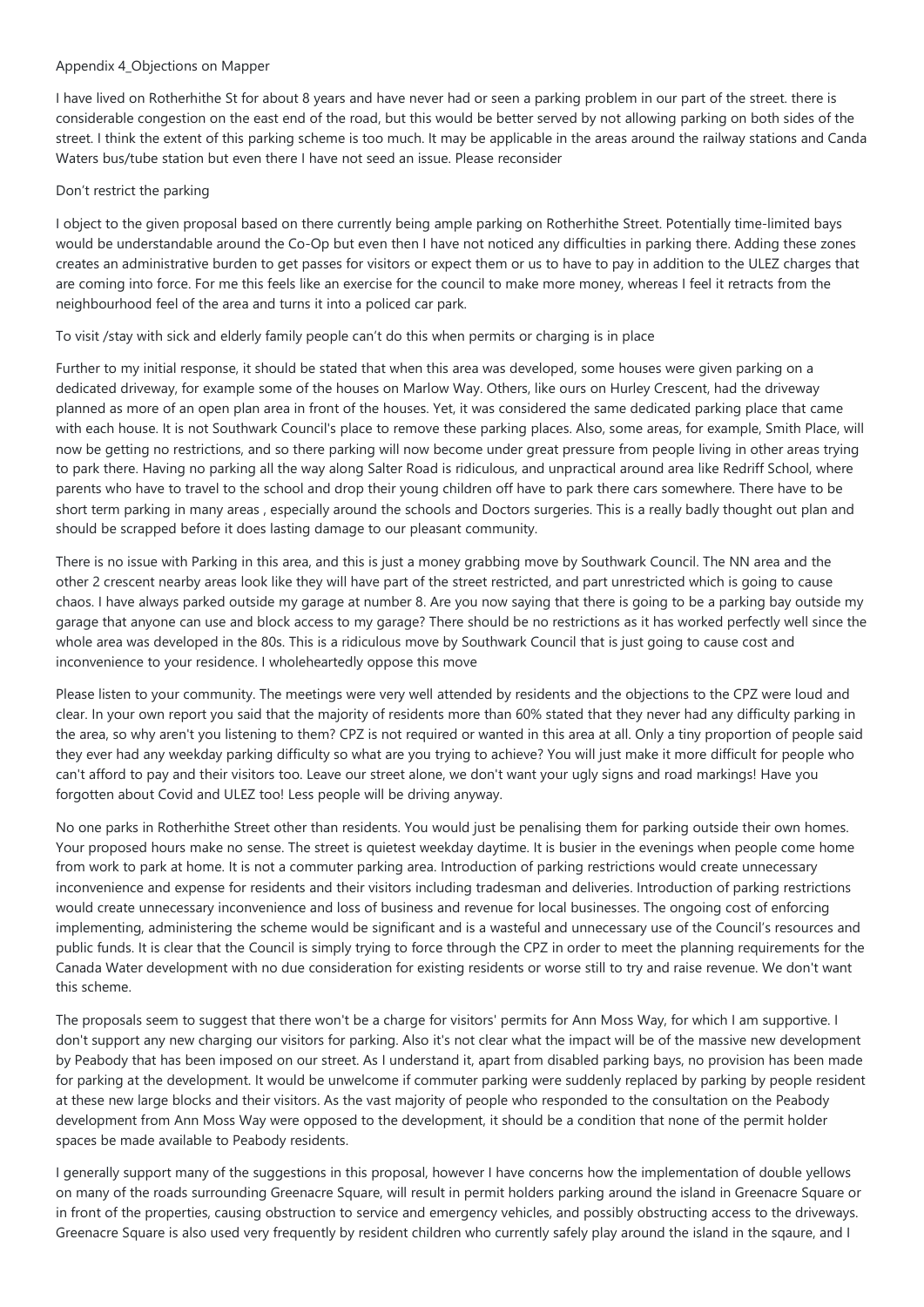feel pushing permitted but unmarked parking into the Square would be a safety hazard for the children. I agree that double yellow lines need to be implemented on the corners of the surrounding roads, but more parking bays need to be provided for residents. I would like to see single lines around the island and housing side of Greenacre Square, with restricted parking 8-6.30pm, with 2 permit bays on the right as you enter Greenacre Square.

Parking should remain as is in the area.

I am responding in relation to the proposal toimplement the new CPZ 'S' in the north-eastern part of the London Borough of Southwark, within the Rotherhithe ward and the Surrey Docks ward, and specifically the lack of inclusion of Plover Way in the restriction proposals. If restrictions are introduced on Onega Gate and Finland Street, and not Plover Way there will be an increased number of cars attempting to park on PloverWay roadway as drivers (many of whom are not local residenmts) attempt to find new unrestricted locations for parking. Residents already have allocated parking spaces in front of houses or allocated parking bays, but the problem relates to common areas on the bends where anyone can park. The parking situation on Plover Way is already serious in terms of public safety, with cars parking on bends and infront of the green spaces. Norway Dock Realty Limited, the community interest company which owns the green spaces has already received numerious requests to place no parking signs on the bends in response to the safety concerns. Having unrestricted parking on Plover Way will only exacerbate this situation. Plover Way is a Council adopted road as the land was transferred to Southwark Council when the LDDC was wound up, and I think the Council should take responsbility for ensuring that there is not a further increase in people parking on Plover Way roadway.

I support the majority of suggestions here, especially with regards to double yellow lines at the corner of all junctions. However, I feel that you haven't fairly considered how additional restrictions on roads such as fisherman's drive will impact the adjoining squares (namely Greenacre sq & maple leaf square) by displacing parking to the same. These squares are currently safe, quiet spaces that offer no parking outside of the privately owned spaces, which makes them a safe place for children to play - and they do. In addition, our deeds state that the square itself must be kept clear for fire brigade access, and vehicle manoovering space. You have marked the whole of Greenacre sq as "permit parking", but given the above information you may agree that no safe spaces exist within the square. I'm concerned about people parking around the island, and around the outer edge. Either would make manoovering dangerous and/or block access for emergency & service vehicles. The only safe space is on the left of the entrance slip road, which I feel should be given 2 dedicated bays. All remaining areas should be at least single yellow lines between 8am - 6.30pm.

Residents in the marina must be allowed to purchase residents parking permits

As a resident of St Elmos Rd i would like to remove the section B along the corner of our properties with Fishermans Drive to allow one car parking along the front of St Elmos or i would like a guarantee that if i park on my driveway (along Fishermans Drive) i will not receive a parking ticket as has happened on two previous occassions . In addition i would prefer St Elmos Rd to be granted the same status as Maple Leaf Square to facilitate deliveries/work to my property for which there is no other access. Finally as a member of Holy Trinity Church Rotherhithe who often takes an elderly neighbour from the locality I object to the fact i will be charged to park on Bryan road or the end of rotherhithe st to attend church on a Sunday morning. I would expext that, as happens in other areas, the parking charge times in those bays could be adjusted to allow the elderly or mobility limited to attend worship at the parish church without charging for parking.

CPZ is not required in this area particularly not on the peninsula of Rotherhithe Street. There are no problems with weekday parking in the area. Only 13% of residents indicated any weekday parking difficulties. There is actually an abundance of kerbside parking in Rotherhithe Street. The CPZ seems to be more about making money for the council than to asset residents as there seems to be no evidence that supports the requirement for CPZ. In the initial public consultation questionnaire there was no option for no CPZ and the response rate was only 2% which indicates it was not widely distributed. However, community meetings were attended by residents and many objections raised but these have not been cited or addressed within proposals. Additionally, the consultation took place before COVID and there is now even less traffic than previously. Ultimately the proposal seems fundamentally flawed as the requirement is for the council to have access to kerbside space in Rotherhithe Street yet there is an abundance of kerbside space? Also, only 25% of journeys are made by car in the local vicinity. I use kerbside space for visits from friends and family who live miles away in Kent and do not have any other choice than to drive. The CPZ will create an additional financial burden as I will need to pay for permits. It will deter people from visitingng which ion turn impacts the local economy as we visit the farm, the pub for lunch and local cafes. I believe the consultation should be repeated in a fair and equitable manner, and providing the option for no CPZ, and to take into account the changes to commuting and driving since COVID.

I wholly object to the parking proposals. I would like register my objection to the proposed increases in parking costs As a regular user of the free parking on Finland Street, I view the proposals as unacceptable. The surrounding areas on road parking is mainly permit only. By increasing restrictions you are penalising people who can not make use of parking elsewhere, who are travelling in from outside the borough. These people are the patrons of local business and supporters of local sporting activity. No plans have been put forward for the uses of increased revenue. This worries me.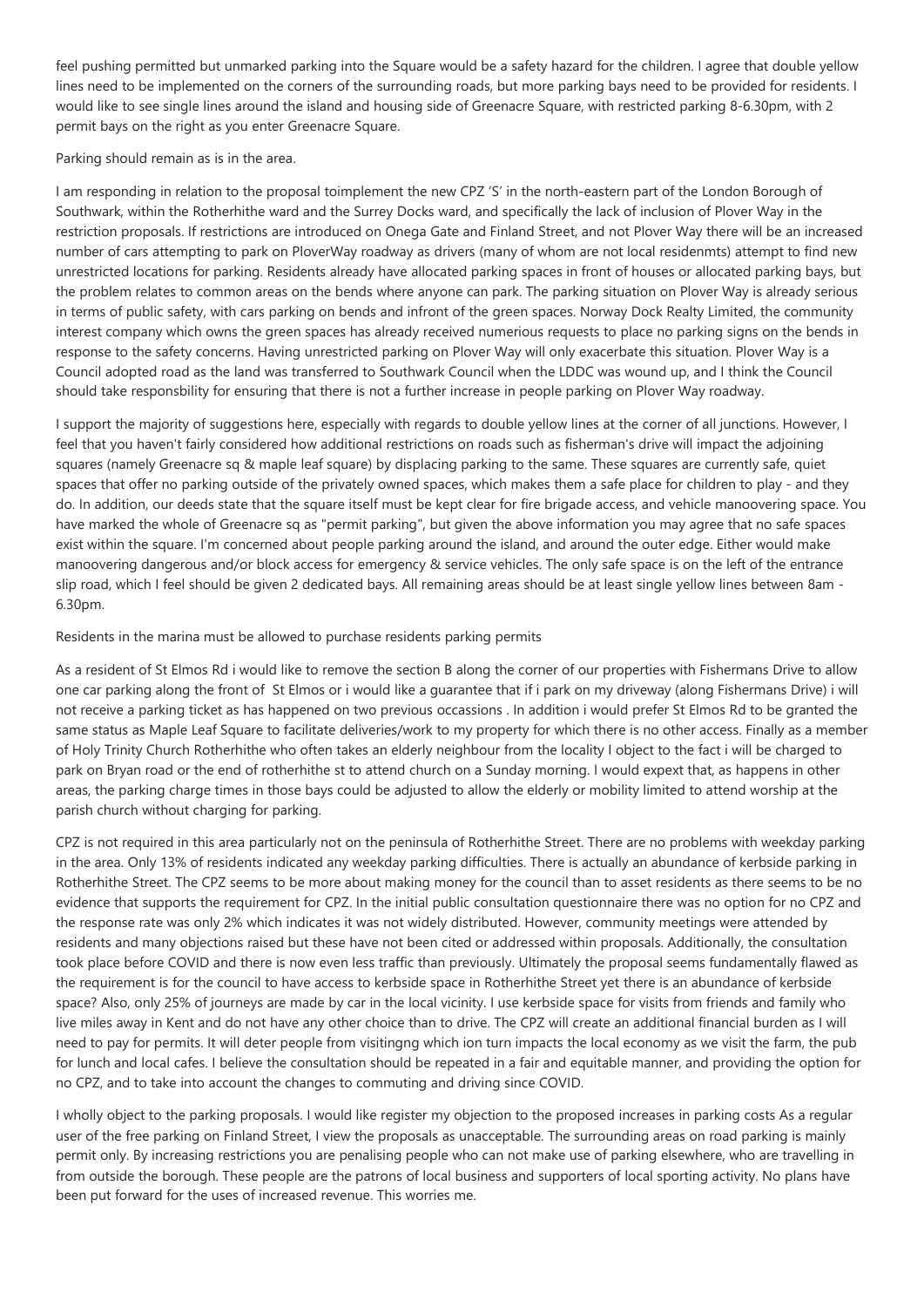The recommendations in the report for the scheme to progress are insubstantial and contradictory. In the report 16a. states that the council must prioritise kerbside space but there is already an abundance of kerbside space in Rotherhithe Street. • The Council state that their objective is to maintain and improve resident's current quality of life, but the introduction of a CPZ will likely achieve the opposite. The Council reports that only 25% of journeys are made by driving, further reinforcing the point that the CPZ is unnecessary. • The fact that the Council have chosen to proceed with planning for up to 3000 new homes (in excess of the normally allowable urban density) at Canada Water and therefore create possible future parking issues in those new-build areas is not an equitable or fair reason to penalise the existing residents in the surrounding areas who have currently have no parking issues. • The majority of Rotherhithe Street is sufficiently geographically distant from the new-build areas to be unaffected. Locally targeted solutions at the new-build sites should be considered instead.  $\bullet$  The annual cost of permits for residents and visitors will prove to be an unnecessary additional financial burden for many at this already difficult time. • The ongoing applications process for residents and their visitors will prove to be an unnecessary additional administrative burden. • The signage, road markings and street furniture would be unsightly particularly along Rotherhithe Street which has many listed buildings and other buildings of historical or architectural interest. Some of the installations may also pose an obstruction or health and safety risk. • Installation of signage, road markings and street furniture will cause significant and unnecessary disruption for many residents. • Introduction of parking restrictions would create unnecessary inconvenience for residents and their visitors including tradesman and deliveries.

The parking is already not fitting for the residents you are making it extremely difficult for disabled people and parents to park at any time in Rotherhithe and Bermondsey. This is not justified just because we are in a city be careful you will push families out and schools wilmm lol close and money we leave. Great is the end.

This is outrageous with the ULEZ coming into force in October, the Council is opposing for people to pay to park their car in front of there house. What the Council need to do is work alongside the government and help build more electric cars and stop crippling families with extra parking charges.

NB The online submission system has an unspecified character limit and returns a fetch error so it is only possible to make short submissions online. The annual cost of permits for residents and visitors will prove to be an unnecessary additional financial burden for many at this already difficult time. If the Council genuinely wished to maintain residents current quality of life there would be no cost or limits for any proposed permits. Will you therefore commit to free for life and unlimited permits for all affected residents, businesses and their visitors if you proceed with this scheme? Introduction of parking restrictions would create unnecessary inconvenience and loss of business and revenue for local businesses particularly retailers. The ongoing cost of implementing, administering and enforcing the scheme would be significant and is a wasteful and unnecessary use of resources and public funds.

The signage, road markings and street furniture would be unsightly particularly along Rotherhithe Street which has many listed buildings and buildings of architectural interest. Some of the installations may also pose an obstruction or health and safety risk. Have you fully considered the negative aesthetic impact of this scheme? Installation of the above signage, road markings and street furniture will cause significant and unnecessary disruption for many residents.

The majority of respondents 61% stated that they never had any difficulty parking on the streets in the area. This important statistic does not seem to have been taken into account at all in the decision making process. CPZ is not and has never been required in this area. Only 13% of residents indicated any weekday parking difficulty. The majority of the respondents, some 83 in number, lived on Rotherhithe Street. The next highest named street was Rope St with just 16 respondents. The Rotherhithe St responses and observations should therefore carry suitable weight. There is never any shortage of kerbside parking space on Rotherhithe Street. I will send you by separately by email an attached example photo set taken on a typical weekday 7th July at approx. 16:40. You will see that there is an abundance of available kerbside parking space along the entire length of Rotherhithe Street. This contradicts the stated need to prioritise kerbside space is it is already plentiful. If you wish to use kerbside space for other purposes then there is already surplus without the need to introduce CPZ.

Plover Way has not been included in the plans. It is the only omitted road in the entire wider area. This will have significant implications for residents of Plover Way if no parking space is identified. As comparison, neighbouring Finland Street residents will note that the entire street has been marked for permitting. I would suggest parking areas be identified for Plover Way and its residents.

The initial public consultation and decision making process was fundamentally flawed. When giving consultees initial options for when they would like the restrictions to operate you did not include "No Zone" as an option. Consultees were only left with the option to select "Other" and then write "No Zone". This was not intuitive for respondents. Respondents were not given a fair or reasonable opportunity to select "No Zone" and this should have been included as a headline option. The consultees were given the impression that they had no choice but to select a time. You cannot therefore rely on the subsequent data analysis as the survey questionnaire design was flawed and unduly biased. Essentially it predetermined the outcome. It is apparent that the Council is simply trying to force through the CPZ in order to meet the planning requirements for the Canada Water development, with no due consideration given to the needs of existing residents who were not able to easily and properly put forward their objections due to a flawed survey design. Taking all of the above into account and notwithstanding the impact of Covid 19, the effect of the imminent ULEZ and the Transport Minister's recent statement, I cannot see that the Council are left with any option but to restart the public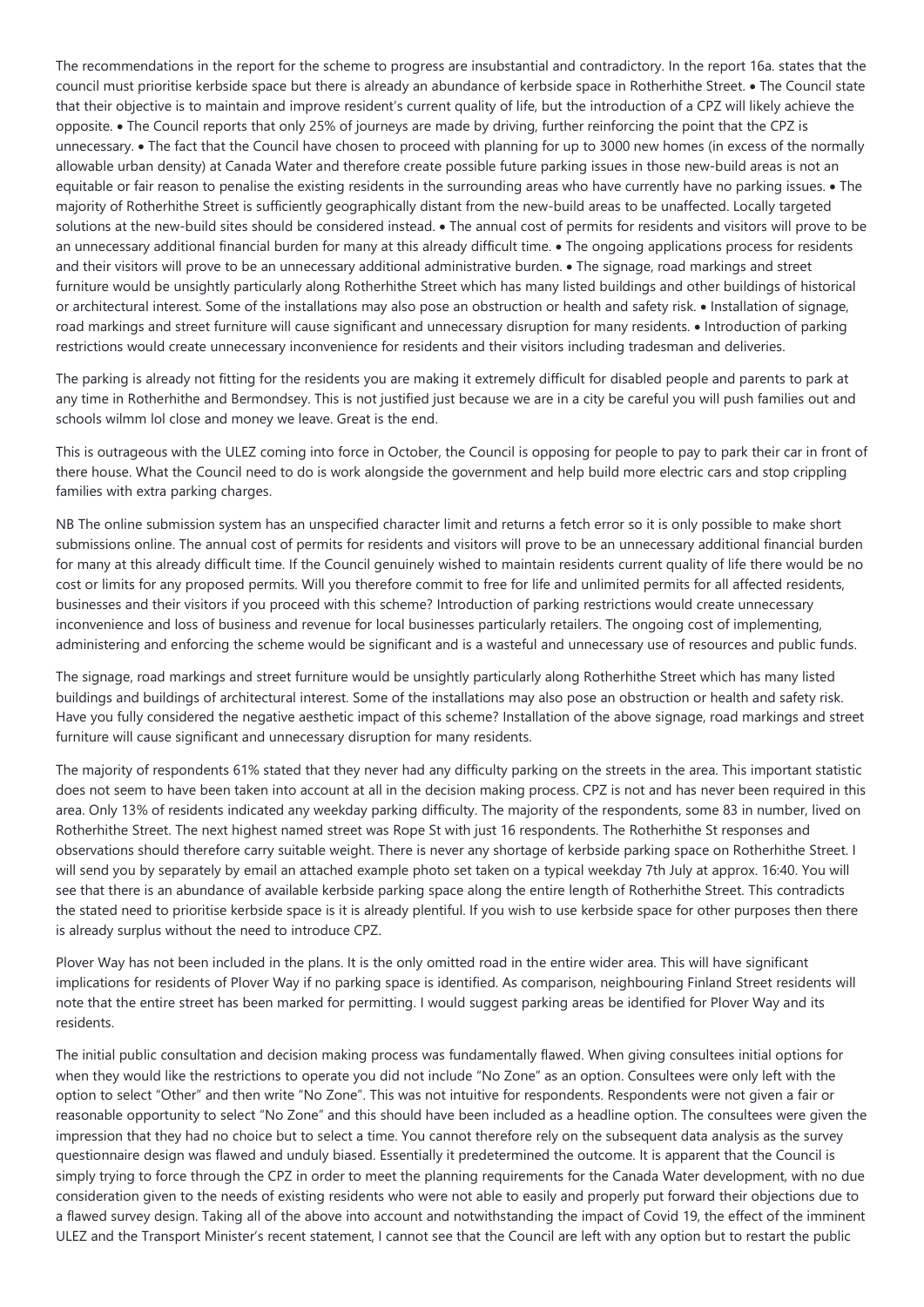consultation process to better reflect the changing needs of the community. Increased trends towards homeworking and online shopping have dramatically reduced trip rates and seem unlikely to be fully reversed. A flawed public consultation which ended in 2019 before any of these changes is simply no longer relevant and should be repeated in a fair and equitable manner with "No Zone" or "No CPZ" as a viable and presented option.

• The signage, road markings and street furniture would be unsightly particularly along Rotherhithe Street which has many listed buildings and other buildings of historical or architectural interest. Some of the installations may also pose an obstruction or health and safety risk. • Installation of signage, road markings and street furniture will cause significant and unnecessary disruption for many residents. • Introduction of parking restrictions would create unnecessary inconvenience for residents and their visitors including tradesman and deliveries. • Introduction of parking restrictions would create unnecessary inconvenience and loss of business and revenue for local businesses particularly retailers where customers park outside. • The ongoing cost of implementing and administering the scheme would be significant and is a wasteful and unnecessary use of the Council's resources and public funds. • It is clear that the Council is simply trying to force through the CPZ in order to meet the planning requirements for the Canada Water development with no due consideration for existing residents. • Increased trends towards homeworking and online shopping have dramatically reduced trip rates and seem unlikely to be fully reversed. This has not been taken into account. • A flawed public consultation which ended in 2019 before COVID 19 and the introduction of ULEZ is no longer relevant. • The consultation should be repeated in a fair and equitable manner with "No Zone" or "No CPZ" as an option.

The current parking arrangements in Howland Way and the immediate vicinity in respect thereof are adequate to meet the needs of residents. The current proposals take no account of the planning permissions which have been granted in Howland Way and which permit conversion of garages into living areas; drop kerbs remain in place yet there is no provision made for resident's to utilise the space outside of their properties to park where drop kerbs are in situ. Howland Way is also a considerable distance from the proposed developments to which the need to implement a controlled parking zone has been stated. The current proposals do not demonstrate how parking in Howland Way would be impeded. The current proposed CDZ radius should be significantly reduced. Moreover, the granting of planning permission for the new residential areas should make sure that adequate provision is given for parking on those developments. No such provision has been made; you cannot keep granting permission enabling developer's to ignore parking. No provision has been made to support transport infrastructure nor make improvements in respect thereof, which would be alternatives to the implementation of a controlled parking zone. No consideration has been given to feedback previously submitted by this household.

It is not the responsibility of residents to resolve parking issues caused by large scale new development projects. Nor should they be expected to bear additional costs because of these projects. New developments have recently come into existence on Quebec Way but no onstreet parking is available i.e their own street is nearly entirely double yellow lined. This leads these residents to park in surrounding roads (Onega gate) which pushes their problem onto other people. If sufficient parking does not exist for them, such developments should not be permitted. Preventing commuters parking in the area is also supposed justification. In 10 years of living here in the street I have not seen a single commuter using the road to park.

As a Rotherhithe resident for the last 8 years, I have been strongly appreciative of our free on-street parking, particularly when our underground garage door was out of order for a few weeks so we had to park the car in the street, and when we need to carry heavy furniture or shopping up to our home. Please keep it this way for all of us needing easy access to houses and flats for various personal and professionnal reasons. With many thanks.

I strongly oppose to this . Parking cars for unloading and loading will become difficult . No parking for visitors or even other businesses . Already there is not enough availability and these parking restrictions will further enhance the problem

These parking restrictions will increase the parking problem.

I strongly support this proposal especially to stop the cars idling on Rotherhithe Street outside the Coop and Peter Hills school.

I dont agree with it.

There is already too much permit parking areas in Rotherhithe. I live on an estate but occasionally need on-street parking in a nearby area (e.g. for visitors during the daytime, or when my permit has run out and I need to park elsewhere for a few days until I can gather the documentation required to renew the permit). The number of spaces available to non-permit-holders is already too few, please do not decrease them. I am already having to park about 1/2 mile away from my own flat. For most of the proposed streets there is no existing parking problem, this appears to be just a revenue-generating scheme for the council.

### I object to the proposal

I strongly disagree with having parking permits within the area of SE16. Seems to be a big scheme of gentrification, making it impossible for residents that have lived here for decades to survive let alone live pushing us out of London all together.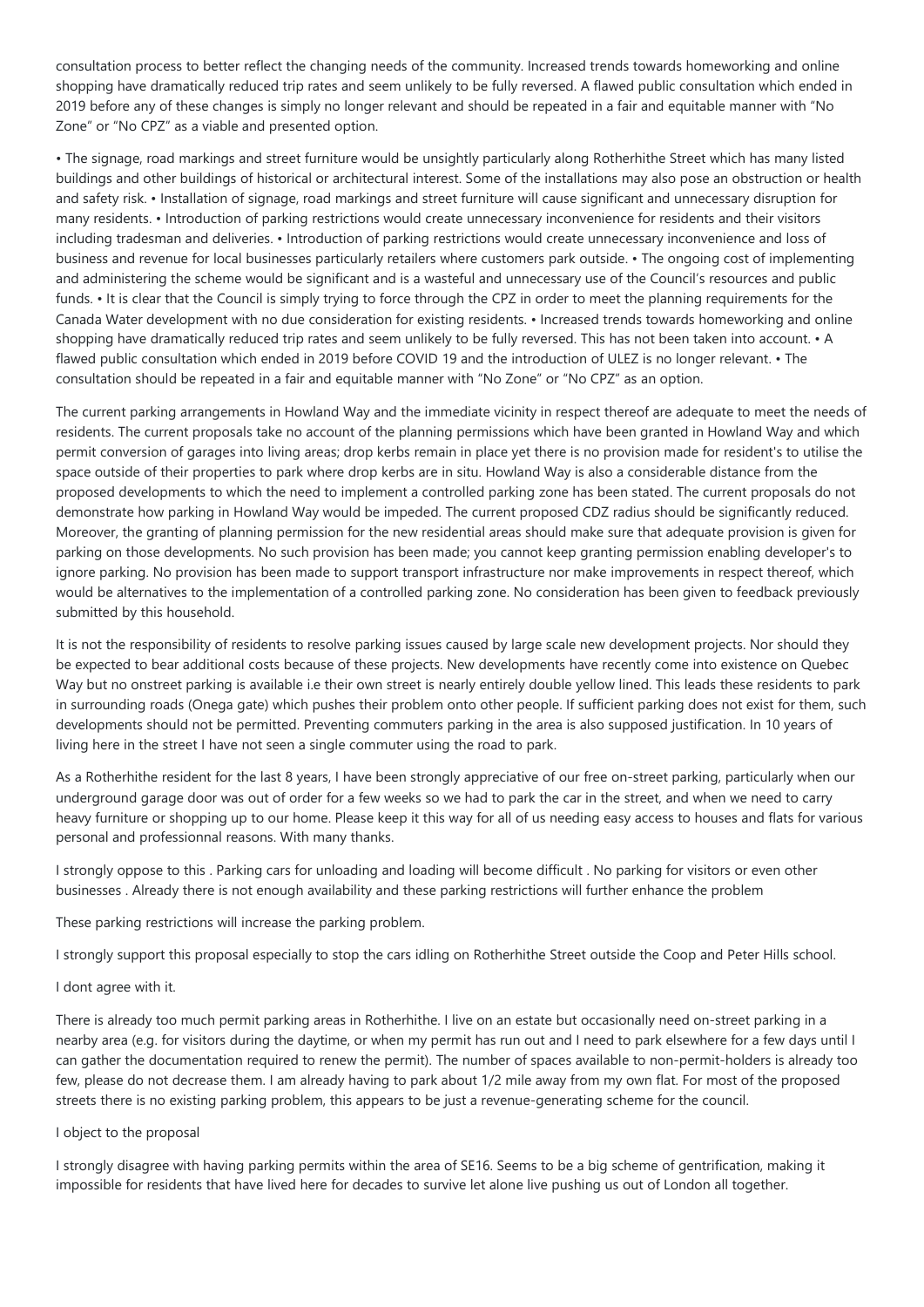We walk and cycle in the area through thick congestion on the school run. I have safety concerns about the number of cars as a pedestrian and as a cyclist. I am also very concerned about pollution. I don't think the proposals go far enough. All people should be encouraged to walk or cycle.

Currently, there are no issues with parking, and this introduces an unnecessary burden for the residence.

I am concerned about being able to visit my elderly parents

I am very concerned as my family will be unable to visit …it doesn't make sense as if you take out roads from parking then it will just make situation worse and I help my children with childcare which will be a problem

#### This is not required

It is not required. There's always parking spaces available to me as a local resident and for when people visit.

I live here. There is No need for a controlled parking zone. It will bring extra costs and hassle and make traffic worse not better.

I very much welcome this proposal. I live on Brunswick Quay, and even though only a minority of residents own a car, during the week the street is crammed with commuter's cars. This proposal will make the area more pleasant to live in, as well as reducing congestion and pollution. The sooner it is implemented the better.

I object to this proposal on the grounds that on street parking is how most residents use their cars - where will residents park if all streets are cpzs? I also object on the grounds that plover way is the only road excluded from the proposal - meaning that other residents will simply park on plover way instead.

I object to this proposal as the street I live on is only used by residents for parking and asking them to pay to park outside of their own homes is obscene.

Strongly object, pollution is already being monitored by tfl with extra charges for higher pollutions cars and increasing rate of congestion charge. As a resident for many years there's I don't feel there's a big enough issue to justify charging residents for permits. Many new builds will have private parking. With COVID is important that elderly and vulnerable can use car for daily essentials and errands. A car is not a luxury, it is a necessity these days. Not only due to COVID, as a mother it was difficult trying to carry everything and at the same time make sure my son doesn't get abducted while I have my hands full. Therefore I strongly oppose to parking restrictions.

Fully support the implementation of these proposals.

Plover Way has no proposed restrictions, it will therefore attract displaced parking from those areas where new restrictions are proposed.

Resident parking should remain free and unrestricted.

My partner and I share one parking space and therefore require on street parking as both need cars for work. There is already limited parking used by residents so further restrictions and charges to park outside our home will make our lives a living hell. It is surprising that this is even being considered since we are so far away from the tube/train.

I live in a property with one parking space, but both my partner and I each need a car for our work. There is already a limited amount of parking on Howland Way and this will be made worse by the introduction of further no waiting areas, further reducing the amount of available spaces. It seems crazy to have to limit such a quiet residential area, that is so far from tube/train stations. There are very few (if any) cars parked on street that do not belong to residents.

I strongly oppose the proposed parking restrictions. Parking has never been an issue around Rotherhithe St and therefore we do not need the parking permit scheme to be implemented. This is another money making scheme by the local authority during a time when the COVID pandemic has had a financial impact on families. This is a scheme that is not welcomed by residents.

Surrounding roads are either no parking or permit, which means plover way will be congested. There are parking spaces which are leased to the leaseholders and cars are not allowed to park along the road for safety purposes, which has increasingly been ignored and led to accidents in the road. These proposals will make it much worse.

While I can agree that the parking situation around Onega Gate and Finland Street has been a bit disorganised in the past, this proposal is too extreme as regular residents will have to pay to park on their own streets and will not solve any problems. In fact, if this proposal comes into fruition, it will make life much more complex for residents who regularly use the parking spaces. Additionally, you have not allocated any loading bays of any sort on Finland Street, which will make taking deliveries or moving homes extremely difficult. This proposal is a deterioration on the current situation, rather than an improvement.

I do not support the permit parking scheme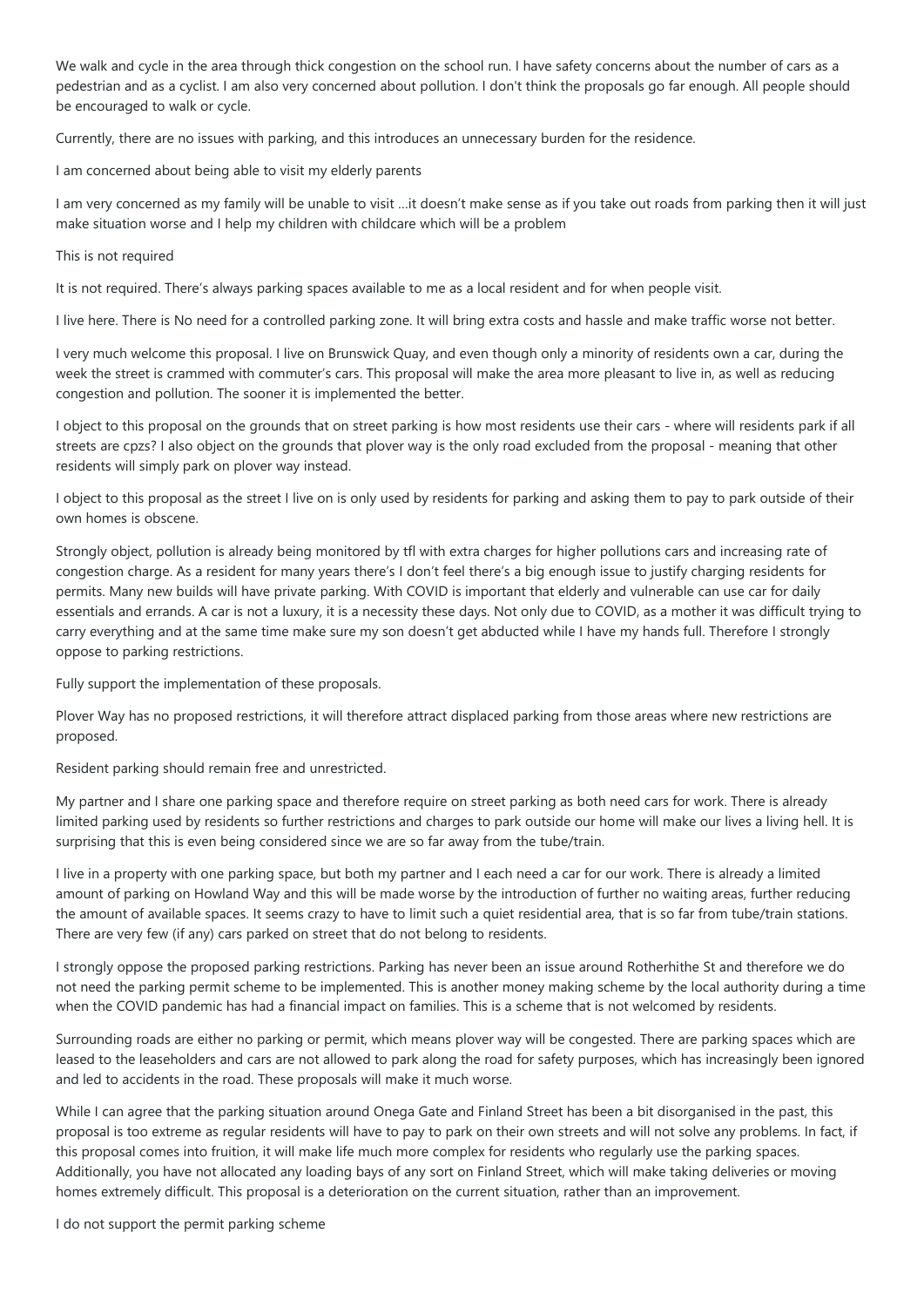I am concerned that Plover Way is the only street not included in the parking permit or no waiting proposals, as this will inevitably lead to congestion in a quiet residential street, as those living or working nearby park there instead. I would like there to be parking permits on Plover Way as well. If this cannot be done, I would prefer no parking permits or no waiting limits in the surrounding areas.

I am a resident of Finland street and strongly oppose to the proposal to establish paid parking zones in Finland street, Norway Dock and Onega gate as well as any other street earmarked for managed parking. The council should much rather install a zebra crossing at the Onega gate busstop leading to Russia Dock woodlands..

How can make two wait street just one way, just to allow parking. If you look out address when there are football matches in Dockland and cars park both sites, there are not visibility for cyclist and pedestrian due to the previous curves. Also large vehicles won't be able to past as happens in the past. You should just allow parking permits in one side of the road.

I object to designating the front of number St Elmos Rd SE16 6SA as zone B as it is used, without issue or inconvenience exclusively by the residents of and St Elmos Rd ( and do not own or use vehicles) to enable simply unloading and access to our properties from our vehicles. It would therefore be more appropriate to make it resident permit only. These zones will have a large impact on existing residents who have no problems parking apart from when it is school run time OR working week when the area has become seen as suitable for commuter parking to Canada Water. I would be grateful if you could redesign to consider the needs of residents who will have to now pay to park on their own street : give this enabling them to access spaces in the vicinity of their properties is a minor concession.

I'm very much against the parking restriction. Having lived at 3 addresses in the area over the last 10 years - and beeing a car owner myself- parking has never been issue. For me it's a case of "what's fixing what is not broken". The ease of movements of the local community will be impaired by parking restriction. It would be a disservice done to us locals. It would make life and movement harder. The area will - I'm convinced - also receive less visitors going to pubs and shops. It would be bad for the local economy. I'm utterly against any parking restriction in the area.

This proposal is wholly unacceptable. There is no problem with parking any time of the day, night or weekends. So it is solving for a problem that does not exist!

I have lived in Finland Street for more than years, and in my view there is absolutely no need for parking restrictions to be applied in this street., it's useful to have unrestricted on street parking for those times when I need to leave the car near the front door of my block for short periods of time, when visitors arrive, or when I need short term parking for tradesmen. I see no advantage to putting parking restrictions into Finland Street other than as a revenue collecting device for the local council. We do not have an issue with non-residents parking in this street, for the purposes of commuting etc. The street is never blocked by parked cars.

I am writing to say that I am completely opposed to the additional parking being added to Finland Street (zones A). I am also not in favour of the changes to restrict the existing spots to be paid parking (Zone B) . Here are the main reasons for the first objection: 1) Character of the street - currently, the street has a quiet leafy character, that would be damaged by the addition of cars on both sides of the street, especially views along the length of Finland street would be harmed. 2) Need - Generally, existing spaces tend to be underused, with many spaces available in the existing lots. Adding charges to these spots is likely to further reduce demand for these spaces. It makes no sense to have cars parked on both sides of the street, when the existing spaces are sufficient. I would also note that flats all have underground parking and there are residential buildings on one side of the street only (the central area is empty), so the need to expand capacity is not there. All this would do is create a situation with cars parked on both sides of the street, giving a disorderly appearance. 3) Congestion - The two existing lanes on Finland street are very narrow, allowing parked cars to be left on both sides will create congestion if vans or larger vehicles cannot pass between two parked cars.

While I love the idea of less traffic and haphazard parking on the peninsula I object to parts of the plan. Residents should get free/subsidised on street parking for one car (and one car only) if they do not have access to a garage or drive way. I strongly support marked parking bays/spots, especially if it helps limit rogue and bad parking.

Finland Street is a lovely street set back from the main roads. There has never been the need for parking restrictions and would ruin the whole essence of living freely in London. The cost of installing the scheme would be better spent on other schemes in Southwark ensuring local residents are cared for and looked after. I do not want to see this parking scheme in Finland Street, it will ruin the whole street.

I do not have any problem finding parking space at anytime. This is a another money making scheme for the council. This is not helping the people except the council.

I object

Hi, thanks for taking the time to read this. I'll try to outline my objections in a helpful way as my aim is not to be critical in a blanket way but to help improve the proposals for all concerned; council, residents, visitors etc. Here goes... While I had to pick one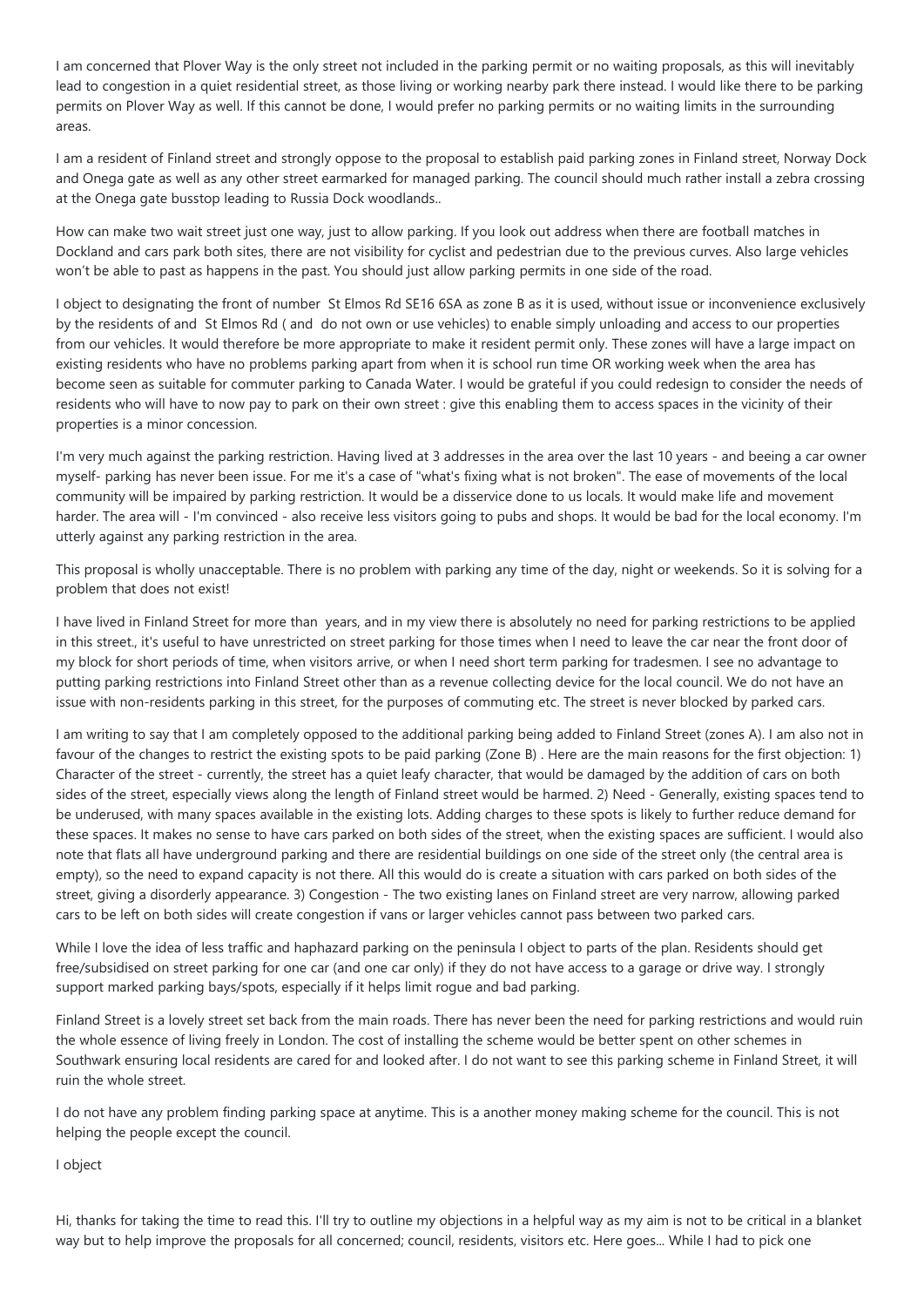category in terms of why I object, there are a number of reasons. Overall the area is a safe one with good access. The proposals will serve to take away from this. If I look specifically at finland street where I live currently..the proposals would reduce the current two lanes to one for extra parking...this will cause safety issues with reduced driving space. Finland street is a quiet residential street. At times the current car spaces aren't in full use so I would also say that the proposals are a waste of council money and the extra parking isn't needed. I can appreciate that paid parking creates money for the council and I'm not against that :) but there is no need to create extra unnecessary car spaces which ultimately serve to reduce driving space and cause safety issues for drivers. Perhaps a revised view of the possible carspaces in consultation with residents would help ( happy to help if needed). As the proposals stand, I object for the above reasons.

I am writing in response to the statutory consultation letter sent to my residence. I would like to state my strong opposition any implementation of Controlled Parking Zones in the Surrey Docks area for any duration whatsoever. The current supply of roadside parking is more than adequate for all current and future residents. Moreover, Norway, Greenland and South docks are located a substantial distance from the proposed developments referenced in the consultation, greatly removing the risk of any increases in roadside parking. Implementation of a CPZ will add significant financial burden to the population in the Surrey Docks area and will destroy the welcoming character of this location. Instead, I propose that any CPZ implementation be limited to a 1/4 mile radius of all new developments in Rotherhithe if at all necessary. I would like to request that you kindly confirm receipt of this strongest possible objection.

I am writing in response to the statutory consultation letter sent to my residence. I would like to state my strong opposition any implementation of Controlled Parking Zones in the Surrey Docks area for any duration whatsoever. The current supply of roadside parking is more than adequate for all current and future residents. Moreover, Norway, Greenland and South docks are located a substantial distance from the proposed developments referenced in the consultation, greatly removing the risk of any increases in roadside parking. Implementation of a CPZ will add significant financial burden to the population in the Surrey Docks area and will destroy the welcoming character of this location. Instead, I propose that any CPZ implementation be limited to a 1/4 mile radius of all new developments in Rotherhithe if at all necessary. I would like to request that you kindly confirm receipt of this strongest possible objection.

We do not have a problem with parking right now, and these restrictions are trying to solve a problem that doesn't exist.

There would be nowhere for delivery vehicles to park. They would have to leave their lorry in the road, blocking the road to other vehicles.

There would be nowhere for delivery people to park. They would have to park in the road blocking the road for cars.

Great to see more restrictions on free parking in the area. Car owners should pay their fair share to store their private property on public roads.

I would like to state my strong opposition any implementation of Controlled Parking Zones in the Surrey Docks area for any duration whatsoever. The current supply of roadside parking is more than adequate for all current and future residents. Moreover, Norway, Greenland and South docks are located a substantial distance from the proposed developments referenced in the consultation, greatly removing the risk of any increases in roadside parking. Implementation of a CPZ will add significant financial burden to the population in the Surrey Docks area and will destroy the welcoming character of this location. Instead, I propose that any CPZ implementation be limited to a 1/4 mile radius of all new developments in Rotherhithe if at all necessary. I would like to request that you kindly confirm receipt of this strongest possible objection.

There is no need to charge for parking in Finland Street. No shortage of parking. This is just the next tax on residents. Stop it! Build a bridge over the Thames instead!

For the last 18! Years we live here there is no parking problem - the proposal will create one.

I broadly support the restrictions identified for Onega Gate and Finland Street Se16. However, I disagree with the banding type shown as 'A' which is shown in three small sections outside of blocks 1-58 Finland Street, near to the junction of Onega Gate. This should be class 'B' prohibited parking. If parking is allowed there it will block the view of people exiting the underground car parks on the site and will be a safety issue. Furthermore, it will block/constrain passage for any large vehicles wishing to traverse Finland Street which is already too tight for two cars to pass either way. The areas here marked 'C' have hedging that is currently pushing cars out of these spaces and into the main carriageway due to lack of proper trimming by the council.

I understand that with new buildings and new residents coming to the area, parking will become an issue and put pressure on an already collapsed traffic system. That's why I fully support the idea of Salter Road having doubled yellow lines. With cars parked there buses cannot circulate and adds to delays. But, there are streets like Howland way where only residents park. We are not close to tube stations so I don't believe it will be necessary to implement CPZ here.

I think that all current residents (therefore people who lived here before development) should get free automatic residents parking permit to be used in all areas. I also think the entire Salter road should have NO parking as it is dangerous.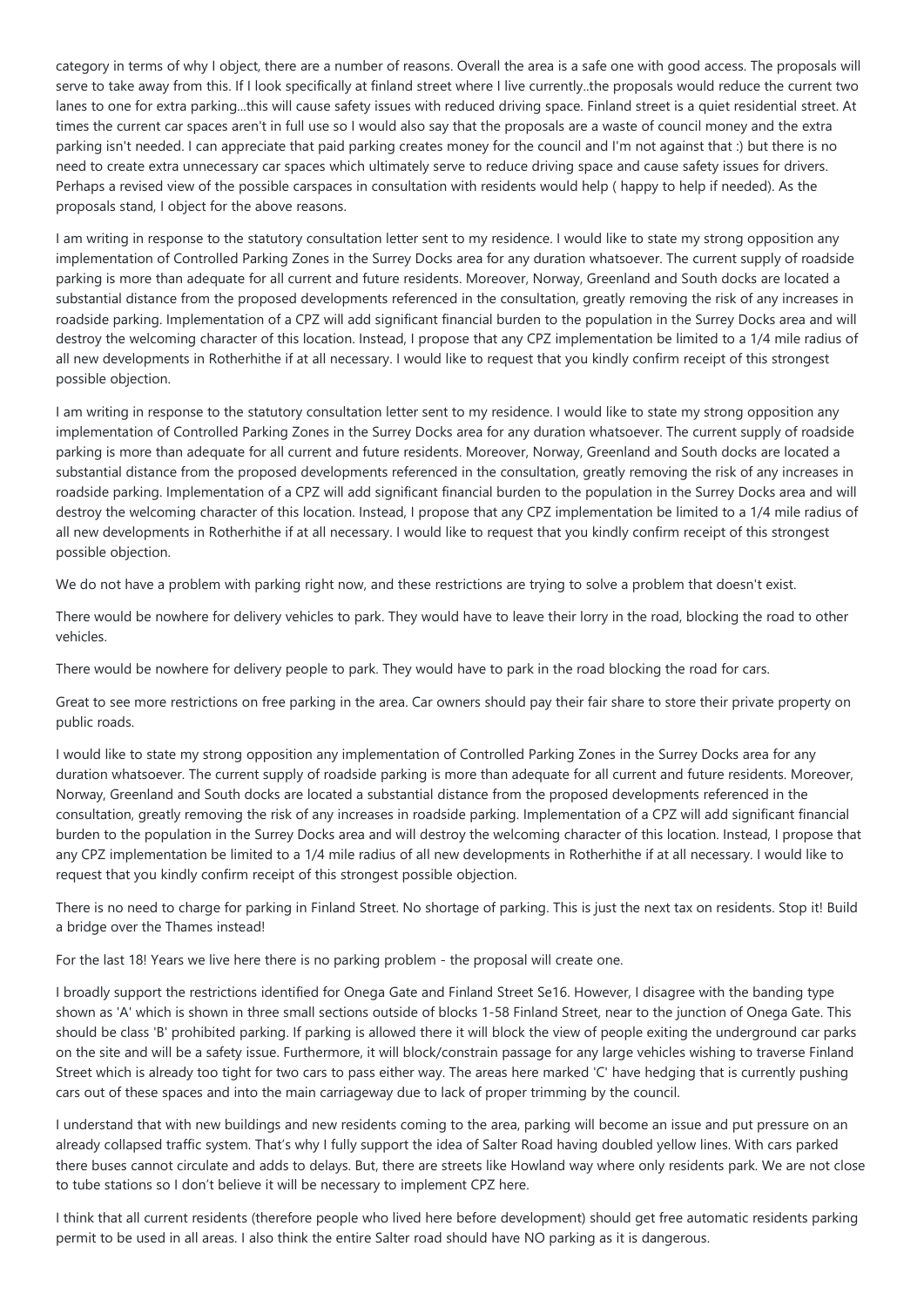I believe that residents who already live in the area (therefore were here before the new development) should automatically get free resident parking permits that can be used in any part of the proposed area without paying at any time. Also, there should be NO parking allowed on the entire stretch of B205 road (Salter Road) as this causes dangerous driving.

The roads are too clogged up by cars parking making active travel difficult

SOUTHWARK COUNCIL AGAIN ALL THEY CAN THINK OF IS HITTING THE WORKING CLASS WHERE IT HURTS, MONEY MONEY **MONEY** 

In my opinion our neighbourhood don't need a pay park there is space for all this action will be negative and to ruin all the shops in the area.

I have to have access because my daughter has disabilities l have to park near

I don't think there is a need for payed parking in the area! There are not many business here and those there are are used by residents. Most of the buildings have their own parking and those that park on street are not causing any disruption for the residents and the traffic in the area.

I am writing in response to the statutory consultation letter sent to my residence. I would like to state my strong opposition any implementation of Controlled Parking Zones in the Surrey Docks area for any duration whatsoever. The current supply of roadside parking is more than adequate for all current and future residents. Moreover, Norway, Greenland and South docks are located a substantial distance from the proposed developments referenced in the consultation, greatly removing the risk of any increases in roadside parking. Implementation of a CPZ will add significant financial burden to the population in the Surrey Docks area and will destroy the welcoming character of this location. Instead, I propose that any CPZ implementation be limited to a 1/4 mile radius of all new developments in Rotherhithe if at all necessary. I would like to request that you kindly confirm receipt of this strongest possible objection..

It would be great if as part of this we also put in more bike hangars. I know many residents on the peninsula who do not drive and this should be encouraged. To support active travel and reduce climate impact we should encourage people to use alternative forms of transport, by charging for car use / parking and also by making alternative methods easier.

I believe it will make our lives difficult to receive friends, to move around, it will impact local businesses. We don't need more local shops destroyed. We are going to spend more in permits. It will impact working parents that need to collect kids from school straight after working hours

Parking management is much needed around the wider Southwark and north Deptford area.

I strongly reject this proposal. There has been no issue in finding parking or any disruption to traffic due to parking on the street. Implementing this proposal would negatively affect residents not being able to have visitors especially difficult during this difficult time when it is allowed from short periods. It affects businesses like the farm and local independent shops. It would increase costs for residents and visitors to their detriment with no benefit.

I would like to state my strong opposition to any implementation of Controlled Parking Zones in the Surrey Docks area for any duration whatsoever. The current supply of roadside parking is more than adequate for all current and future residents. Moreover, Norway, Greenland and South docks are located a substantial distance from the proposed developments referenced in the consultation, greatly removing the risk of any increases in roadside parking. Implementation of a CPZ will add significant financial burden to the population in the Surrey Docks area and will destroy the welcoming character of this location. Instead, I propose that any CPZ implementation be limited to a 1/4 mile radius of all new developments in Rotherhithe if at all necessary.

I'm trying to run a Business and where is my staff going to park. How do I find out about getting Business permits for my staff.

I feel we paid enough money for how road let alone having to pay to park outside our housing. As for when you have visitors they can not park, it's a joke.

We have not got a problem with parking on our private estate, so I do not understand why restrictions needs to be put in place.

This is not needed in Rotherhithe! It will restrict the area and make it feel like any other London suburb.

Objectioning double yellow lines

The current plzns will cause major difficulty for residents znd will not stop school drop off traffic frkm breaking current parking regulstions.

I strongly object to all of these proposed new parking restrictions.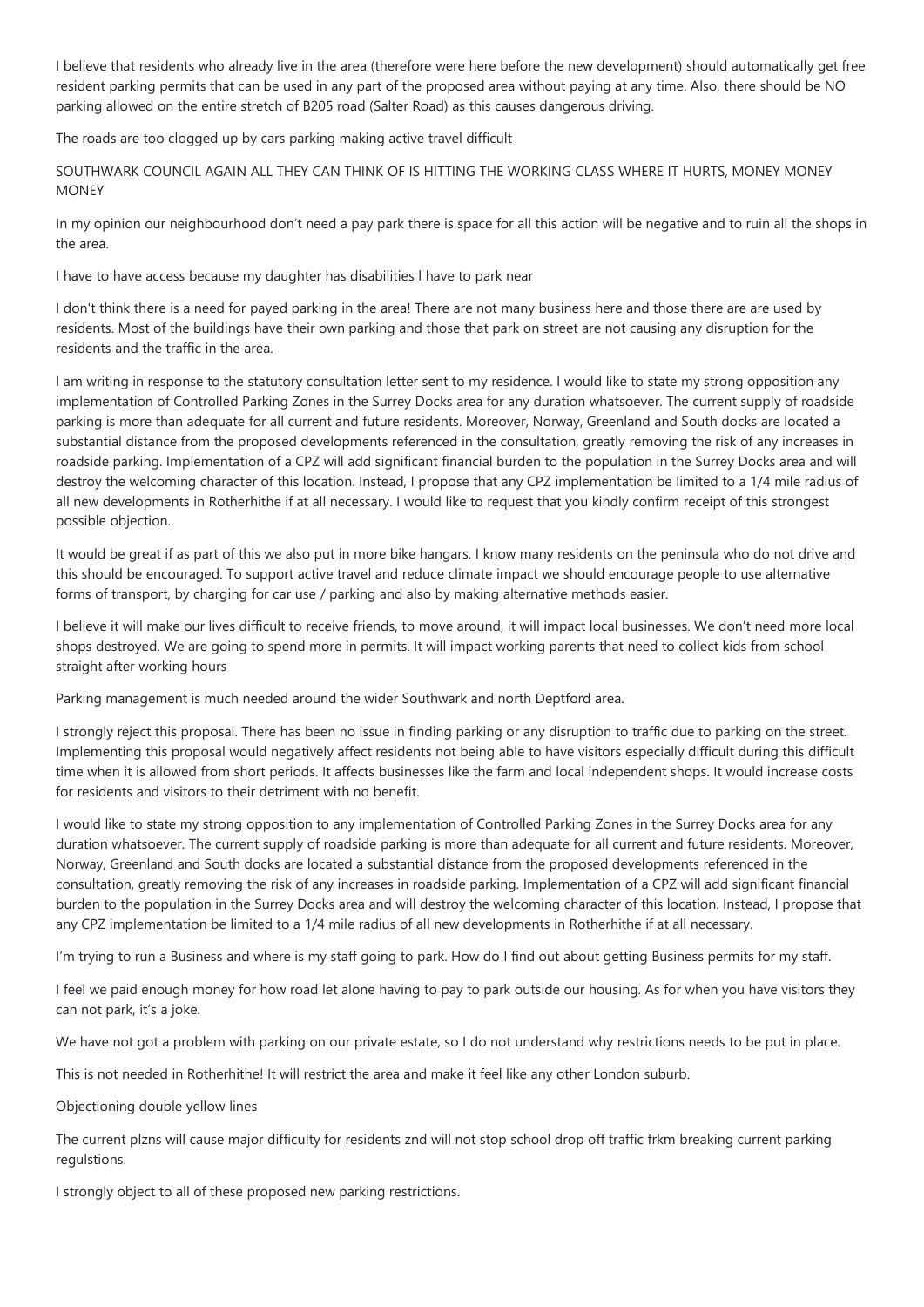I would like to state my strong opposition to any implementation of Controlled Parking Zones in the Surrey Docks area for any duration whatsoever. The current supply of roadside parking is more than adequate for all current and future residents. Moreover, Norway, Greenland and South docks are located a substantial distance from the proposed developments referenced in the consultation, greatly removing the risk of any increases in roadside parking. Implementation of a CPZ will add significant financial burden to the population in the Surrey Docks area and will destroy the welcoming character of this location.

There is no need for there to be restricted car parking. The parking in place is perfectly used and does not cause any disruptions to residents or cause traffic.

I am a resident in Fisherman's Drive. The street has many converted garages but dropped curves remain. We park Infront of our dropped curve because it no longer serves a purpose and this is common. The proposal is that there will be no parking here, but this will eliminate a huge amount of parking from the street and will force cars into other streets which will get over crowded. I am a We don't have a driveway we can park on so this will have a big negative impact on us. I think we need much more careful consideration of the dropped curves in Fisherman's Drive so that spaces for residents with permits are created to allow a similar volume of parking to current and stopping for deliveries and drop off etc needs to be allowed for the many residents.

I am writing to voice my concern about the plan to mark double yellow line for Fishermans Drive because: - Parking restrictions are welcome by the residents as we have observed ruthless parking on the street on an ongoing basis which caused a lot of disruptions of traffic. However, double yellow line is overkill for a small street like this. Resident-only parking is sufficient to tackle the traffic flows. - The residents on the street were not consulted, and most of us are opposed to this plan/proposal - Overall, I believe resident only parking permit is a good solution to bring revenue to the council while keeping the traffic and climate impacts in control.

On Fisherman's Drive, , a double yellow line is being proposed. I assume this is because of the dropped kerb. However many of the dropped kerbs on Fisherman's Drive lead to drives that cannot be used (they're shorter than a car and the garage has been converted). This means that parking is being unnecessarily restricted. I'm particularly bothered as jt means I won't be able to park in front of my own house! Broadly I agree with the parking restrictions and the residents permits, however this detail needs to be resolved. With young children, being able to park in front of my house is a big deal!

I agree that something needs to be done about parking in the area especially with the proposed new developments. I think the hours proposed are too long 8.30-6.30pm and instead think a couple of restrictions a day would be better between 8-9.30 and then 2.30-4.30. In my opinion it is the parents parking for schools which are the most dangerous and they have no issue with ignoring current parking restrictions. The parents of St Johns school don't have an issue with parking in private driveways so these restrictions need to be dealt with alongside parking enforcement officers who will actually challenge people parking inconsiderately and dangerously. The council should also consider adding more Safer Street areas around schools like the recent one by Alfred Salter. The council and schools should be encouraging pupils to walk to school especially where the catchment area is under 1km for most schools on the Rotherhithe peninsula. As a resident with small children I am concerned that there appears to be some areas of parking zones on the corner of roads, the one outside Maple Leaf Square in particular which could be dangerous and I do worry about emergency vehicle access to the surrounding areas. I don't agree with making Maple Leaf Square permit only outside of the resident spaces as this will encourage people to park making it hard for residents to actually get in or out of their spaces. These resident spaces need to be clearly marked out to make sure the right number of spaces are there and to stop people taking up two spaces instead of one.

I do not object to permit parking in the area, however I have concerns about the amount of parking available for residents. Off street parking is not an option for us as our property has sold/subletted spaces to the Hilton. This is true for a number of local residents. The way the parking is distributed means that if we were not able to park in the small section allocated for our part of Rotherhithe Street, we'd need to park a fair distance away. The parking outside our property is predominantly used by local residents, the owner of the shop across the road and sometimes guests to events at the Hilton (working from home this year - I've got to know the local cars and the owners.) Another concern I have about the permit parking timings to park outside our home between Friday evening and Sunday evening meaning if we were to use the car on the weekend (as we most frequently do) it would be even harder to park near our home. This would only be exacerbated weekend functions held by the Hilton hotel. It is already difficult to park in our area and I would be extremely frustrated if we were to pay for a permit and still not be able to park near our home which I anticipate would be the case with the proposed reduction in parking spaces.

I reject the proposal for double yellow lines along Fishermans drive as I am not able to park in my driveway due to a garage conversion. Additionally double yellow lines will preclude visitors, tradespeople, delivery drivers and groceries deliveries from stopping to service the properties on the street. As I do not have anywhere to park my car, I would like to request a parking permit holders bay in front of my house (Fishermans Drive). Having no driveway or garage, I feel that having a parking bay outside my home is a reasonable provision as I need it to load my car and get my kids safely into my car.

I object to the proposal for double yellow lines on Fishermans Drive on the basis that: - My property (and many others on Fishermans Drive) has a garage conversion ( converted into a living space). There is insufficient space to park on my driveway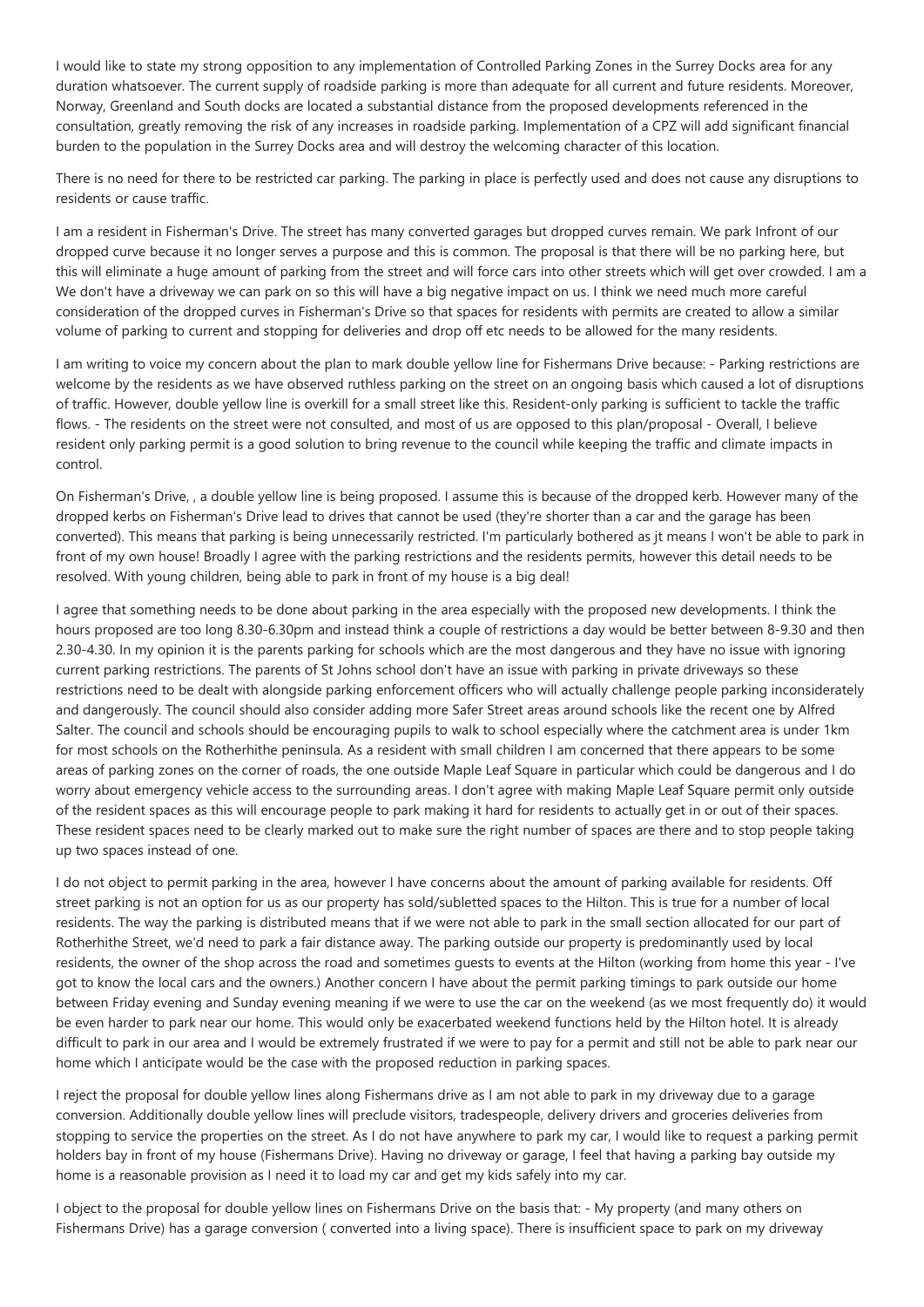without obstructing the public pavement. The dropped kerb is therefore not in use and I park my car on the street. - I have a young family (as do a substantial number of residents on Fisherman's Drive) and there would be material inconvenience and safety concerns if I am not able to park outside my property to load my children into my car. - I (and many residents of Fishermans Drive) regularly have groceries delivered in order to stay safe during the pandemic. I have relied on grocery deliveries before the pandemic and will continue to do so after. If double yellow lines are introduced, the delivery driver will have nowhere to park for the safe attended unloading of the groceries. - There will be no reasonable place to park for trades people carrying out works at my property and for my other visitors. I am happy for single yellow lines to be conditionally introduced on Fishermans Drive contingent upon agreement to the following request which I am making here: - A Resident Permit Holder Parking bay directly outside my property - Fishermans Drive, London (and where the owners consent, any properties on the street where the dropped kerb cannot be used due to garage conversions/obstruction of the public pavement). Otherwise, I object to the proposal for double yellow lines and a controlled parking zone on Fishermans Drive.

I support this proposal in the area around the tube station but not within the whole of the Rotherhithe Peninsular. Residents who have lived in the area for years are paying the price for all the new developments including the Canada Water Masterplan where the main focus seems to be on building as many flats as possible rather than building communities. If this proposal goes through, many of us will have to pay to park outside our own houses, as will our visitors. I live in a quiet street where parking is not currently as issue and is unlikely to be an issue as it is too far from the station and new developments. I strongly urge you to reconsider the catchment area of the proposal. If the proposal does go through then I would like to see revenues put 100% to local environmental issues/net zero schemes.

I agree to the parking restrictions outside St Johns School as the number of parents driving to the school is excessive. Proper parking enforcement is required to police it though during the school run. However, the areas shown with parking restrictions (parking permits) in Maple Leaf Square should either be removed as cars can't park there because they are blocking existing private parking bays or should be restricted in the morning to prevent parents parking there in the mornings at peak times between 8:30- 9:30. This would then allow tradesman and delivery drivers to use these spaces to undertake their works. Also it will be difficult for parking inspectors to distinguish between private and parking permit bays as there will be a mixture of cars parked in Maple Leaf Square and parking inspectors could inadvertently penalise residentials parked in their private bays. Note the whole consultation for this process has been managed poorly, this is the first time we have been consulted about this and as residentials we should have been given more notification earlier on to collectively take part in this change of parking restrictions.

In principal I am not opposed to parking restrictions, but by leaving large areas with no restriction is just moving the cars to areas where they will cause more inconvenience. Many new flats have no parking and they will most probably not qualify for permits and these people already park inconsiderately so the problem will escalate.

Punishing residents who have work vehicles needed to keep the country supplied and moving.

I cannot see the benefit of the proposal and will be wholly inconvienient to the residents in the areas proposed. I am not sure why this is needed.

Whilst I understand the need as the population grows for parking restrictions, I think it is a massive shame to implement them as I personally am unable to take public transport and find being able to park a great benefit. As an owner of a flat with parking, I believe I am not entitled to get a resident permit, but I think given all the spaces are occupied in the car park we must be entitled to visitors permits which I am not sure we are. Will add a lot of stress when we have workmen or visitors to the property if they are unable to park. Will be another reason on top of the antisocial behaviour which adds to a decision to leave the area

Agree some CPZ may be required but do not reduce the currently available parking for residents- noted additional no parking areas where there are currently cars parked regularly with no obstruction to traffic flow as we're on a peninsula so not much through traffic along this road. We will have to pay AND end up with nowhere to park our cars. Very unfair for those with no access to off street parking with their apartments.

Whilst I am in support of a CPZ I am against the implementation of double yellow lines on Fishermans Drive. My property has its own parking space, which we own, however, the addition of double yellow lines will lead to residents, workers, as well as parents of the school children parking in our area potentially limiting our ability the use and access our own parking space and creating wholly unnecessary conflict.

I get a lot of my business around this area and my clients won't be happy with the added cost to every job. Plus my son go's to school there. A school what is allocated by southward council.

# Don't agree with the parking

As a tenant of Rotherhithe street, I feel I have a good knowledge of the parking situation. I do not believe the proposed parking bays will serve any purpose other than inconvenience to the people who live here, as well as their guests and visitors. As well as a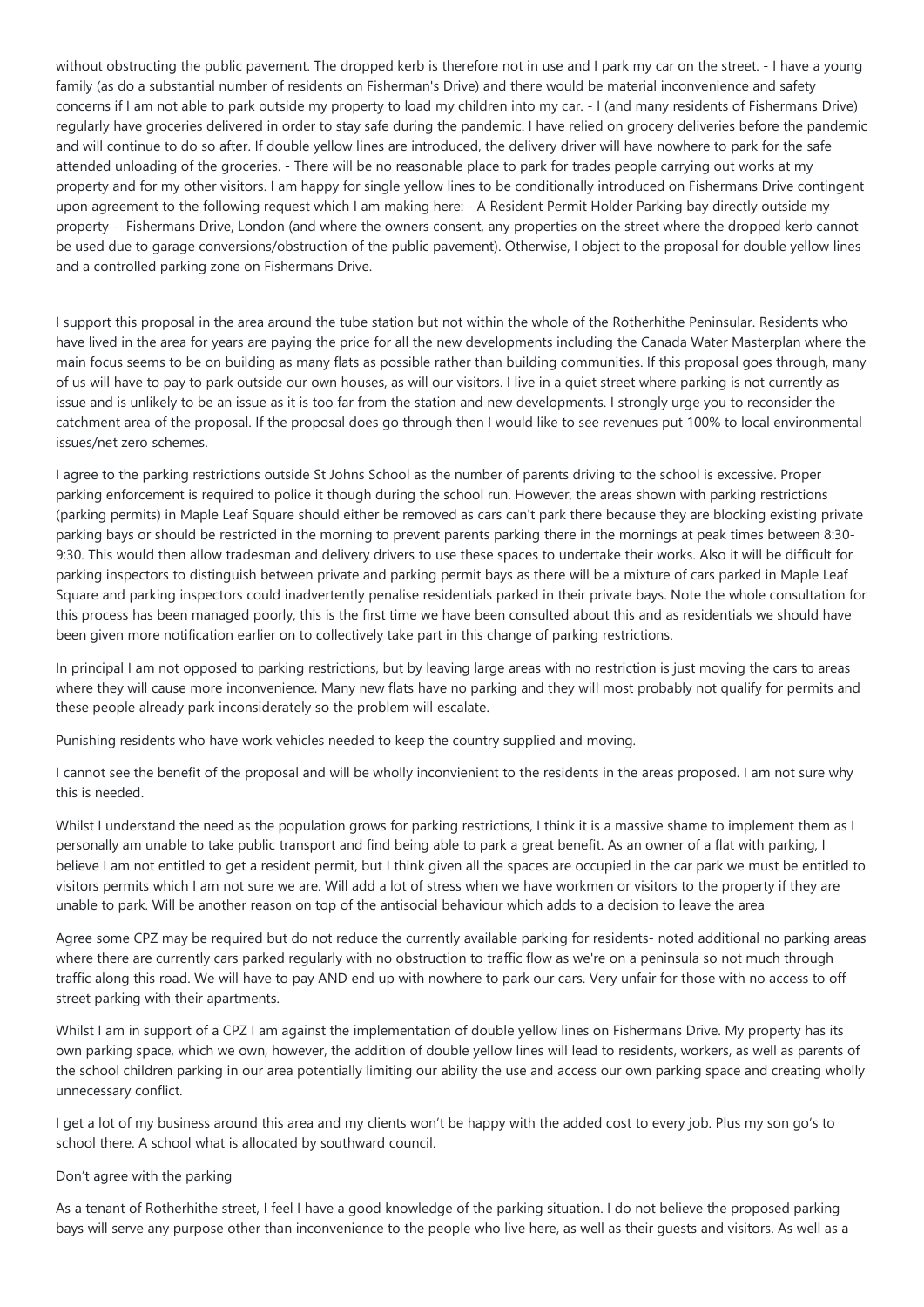monetary disadvantage. There is no lack of parking spaces, you are never at a loss for somewhere to park along the entire street and I don't believe commuters will take advantage of the free parking as rotherhithe Street is not close enough to any main transport links. I think what needs to be addressed is the lack of yellow lines / double yellow lines on the blind corners of the street allowing all to park making the driving conditions unsafe for all. Parking should be prohibited in certain spots along the road to better enable visibility to both drivers and bike riders. Another issue I find is the lack of crossings for the entire street, especially the junction from rotherhithe Street to Salter Road, by the youth hostel. Its extremely dangerous to attempt to cross that road, especially as a pedestrian with a young child. I am not in favour of rotherhithe street's proposed parking permits, I am however in favour of strategically placed parking restrictions and safe crossings.

I live in Onega Gate and also keep a leisure boat on Greenland Dock. The proposed restrictions would prevent me from parking outside my own flat and I would be charged for a permit to park near to the marina entrance ( essential when I am delivering supplies to my boat). This is bureaucracy for the sake of bureaucracy. There are no problems with parking on my street or by the marina. I have never struggled to find a space and having lived here for nearly 14 years I have never known there to be a problem with parked cars in the neighbourhood. I can't understand why, with so many more urgent demands on the time and finances of Southwark Council right now, you are faffing around trying to fix problems that don't exist. The staff time and other resources could be much better spent. (For example rubbish collection around here, or lack thereof too often - a far greater risk to residents health and well-being.)

There are already yellow lines, double yellow lines, residents numbered bays & no parking areas ….. all of which are abused, ignored & exploited by non residents & residents alike. Particularly by non residents who use the area Se167th & Se167tb for illegal drug trade & blatant consumption. Whilst engaging in antisocial behaviour. It's these unsavoury elements that need control & regulation enforcement. Not the odd visitor who parks in the area! Get your priorities right. This is a blatant money grabbing exercise that will do absolutely nothing to curb the genuine anti social & illegal activity in the area. Shame on you for such a daft plan.

Parking in elgar street is a big issue being a resident with disabilities finding a space at times is crazy I'm very much for the this to take place

I would like to express my renewed full support for the proposals to implement a controlled parking zone in Rotherhithe and Surrey Docks. It's high time that private car owners pay the true price of their luxury. Ropemaker Road is overparked with cars, with neighbours and their guests insisting on parking in my drive or in front of it. I would further recommend that some secure cycle parkings (cycle hoops/hangars) are installed on that road. A couple of remarks on the specifics of the proposals, with reference to Appendix B: 1. Please ensure that the lowered kerb that gives access to Russia Dock Woodland from the North-West (top) part of Downtown Road is marked with double-yellow. Currently seems blue, which would mean permit holders would block that ramp. Currently, vehicles unfortunately park there and block the ramp, which causes dangerous conflicts between pedestrians and bicycles, which are forced onto the pavement behind a blind spot. 2. Please ensure that double-yellow marks allow wheeled pedestrians (wheelchair users, buggies) who move on the pavement from Lovell Place into the North side of Ropemaker Road, have enough space to get into the road without having to negotiate the step next to the cobbled ramp.

We have been parking on our estate for over 30 years and it works very well. Why change it? It will be punishing people like myself with another bill that they can't pay. I struggle every month as it is.

I wholly object to the new parking restrictions . Many residence are wholeheartedly against this

This will probably happen anyway, cause the council will not listen to the residents. We get charged enough in this country its just another way for the council to take more money from people. Alot of people have lost there jobs and are struggling we do not need this extra charge now.

I object to some roads having permits and not others. I live in Byfield close which looks like it will not have permit parking on it, even though multiple roads around it will. This will lead to an increase in parking in this road which is already busy. I also object to permit parking all day, you could put a shorter day in place which would then still allow us to have friends/family visit without costing residents even more money in an already difficult financial time for a lot of people. To make this sort of change when only 2% of residents responded is in my view irresponsible (I was one of the 2% that did respond).

# This would make our lives much more difficult

On behalf of , a licensed business of Southwark who have operated in the area for 8 years, I wholly object to these restrictions. Should they go ahead myself and my team will have nowhere in the area to park and how will we then be able to conduct our business at Stave hill. We propose that you enable a two hour free parking gap so that businesses can continue to conduct. Many businesses will be affected by these reductions, such as delivery drivers, estate agents etc. Not to mention the locals not being able to have visitors. For example, Cathey street in Bermondsey next to the angel pub, has a similar parking restriction and allows a 4 hour parking gap with no return. This should be offered to dock hill avenue and surrounding areas to keep the restrictions fair and to not make businesses suffer more than they have throughout COVID.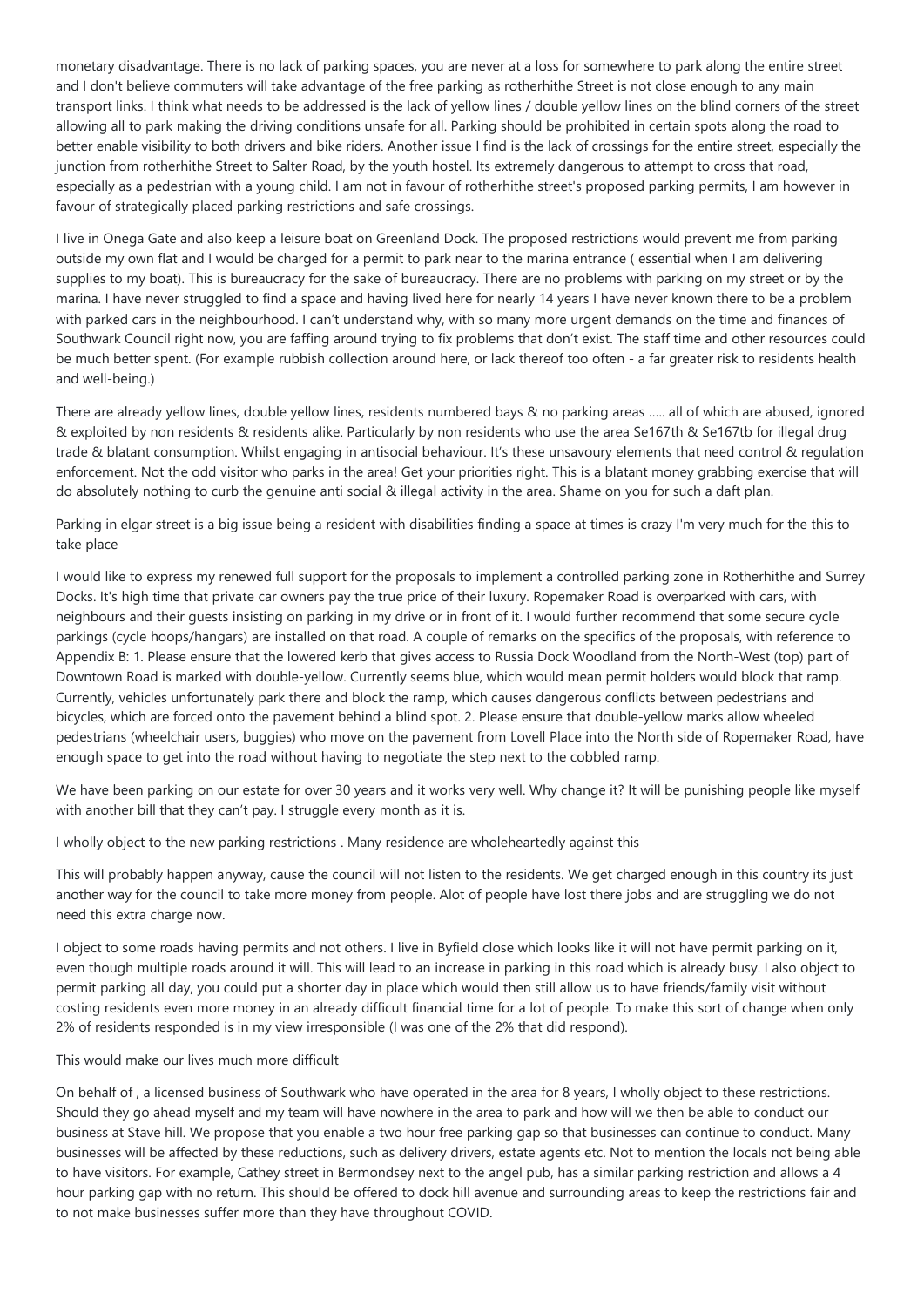I would like to object the parking restrictions on the Fisherman's Drive and surrounding street. Not all residents have a driveway and the restrictions will greet limit the ability to park next to the properties.

I object to the proposed areas for parking permits and double yellow lines. First, the proposed parking area for Fishermans Drive is too limited. Second, the zone permitting hours are too short. There are several residents along Fishermans Drive with cars and visitors with cars. Third, there has never been problems with parking in our area and I am concerned the disharmony it will create among neighbours competing for space. I do not understand why we need double yellow lines and parking permits when there is no problem with parking in our area.

I have owned a property in the affected area for more than 23 years, recently relocated outside of the zone now the landlord of a property in the area, likely to move back to the zone again in the future. I'm satisfied that the existing arrangement with free/unrestricted parking should continue, i have never seem this as problematic. Also, where would i park when visiting my own property when performing maintenance since I'm not currently a resident. Invest in more schools in the area, and dont mess with parking facilities…

## Object to the double yellow lines for our resident

I have lived on this street since 2013 and am writing to object to the proposed CPZ in its current form in Fishermans Drive SE16 and its surrounding areas. I support the introduction of residents permits to mitigate some of the impact of the Canada Water Development. However, I believe the current proposals will be detrimental to existing residents as the proposed parking provision will be inadequate even for current residents. In my opinion, the proposed number of resident spaces (three) is insufficient given the number of driveways which are too short, leading to indiscriminate parking and not enough options for existing residents. I am also concerned about the inability for tradespeople to visit my property for repairs and deliveries. Instead I would ask that the council consider the following as an alternative, consider single yellow lines instead on Fishermans Drive, with only time restrictions during weekdays e.g. 12-2pm to deter commuters or 8.30-9.30/3/4 to deter indiscriminate school run parking.

As a landlord at Fisherman's Drive I need to be able to park near my property during the day time to carry necessary maintenance and also the tradesmen should be able to park on the street. There is hardly any traffic ever on the street (except for school run hours) and double yellow line with the all day restrictions are nuisance for residents and additional financial burden.

I believe that the double line is over killing it, unnecessary and creating several issues to residents besides moving the issue to other streets (somewhere we need to park!) or just increasing costs for standard people - amongst the issues: safe deliveries (especially during a pandemic), difficult logistics with smaller children (predominant demographic in the street) - what problem we are trying to solve? Dissuade people from owing cars? Is it possible during a pandemic where mass transports and public travelling is less safe? Some of us got a car because of the pandemic and inability to move outside our small area safely can cause mental well-being issues in case of further restrictions. Or is the council saying pandemic is over?  $\mathbb G$  - No major concerns of traffic/parking outside school areas so single line with permits for residents is more than enough w/o impacting unnecessarily to people who are trying to leave a peaceful life in a peaceful area - what about encouraging electric cars instead and putting charging spots in the area to encourage a greener approach to transport? Or rental schemes (most withdrew offers availability during pandemic due to volumes/biz case)? Or what about the bridge to Canary Wharf to encourage cycling or walking! Or ask companies for proper facilities for cycling schemes? Yes London has built cycling lanes but still big Corps don't have enough facilities (eg Lloyds does have 1 single shower in the main building!).

reviewing the proposal I see that for Fishermans Drive there is a full "no waiting at any time" on both sides of the road for the section 12-26. I believe this is an unnecessary step that will only add more disadvantages to the residents than benefits: - most of the houses in the street have converted their garages and cannot use the front of the house to park because it's too short to accommodate cars - this would create issues with workers like plumbers, electricians, nannies, babysitters and for any kind of delivery as there won't be enough areas to leave the vehicle - the current load of parked cars and daily traffic is acceptable and only during school drop offs and pick ups we see some issues - visitors would be penalized, especially the weak ones at risk due to the pandemic that cannot travel via public transport The ideal solution would be to introduce a mix of single lines and Resident Permit holders for Fishermans Drive from 12 to 26

We were not consulted at all regarding this plan of adding double yellow lines in our neighborhood. This design is an overkill and we would like to have the option of single yellow line and/or resident parking permits.

There is utterly no need for CPZ's in this district of London. There is plenty of parking everywhere within the area. No one uses it as a stop gap for commuting. It is not an overly busy area within London and not once has I or any of my neighbours or friends struggled to get parking. The road conditions within the area are something that need far more attention than the current rules. No resident that I know has ever complained of parking especially within the Surrey docks district. There is already limited enough parking in that particular area without the additional need for CPZ's which are claimed to be put in to protect the needs of parking for residents with an influx of traffic. There has been no increase, therefore the only reason I see these CPZ's being implemented is a money-making scheme for Southwark council. Other aspects of this proposal in regards to disabled parking and no waiting zones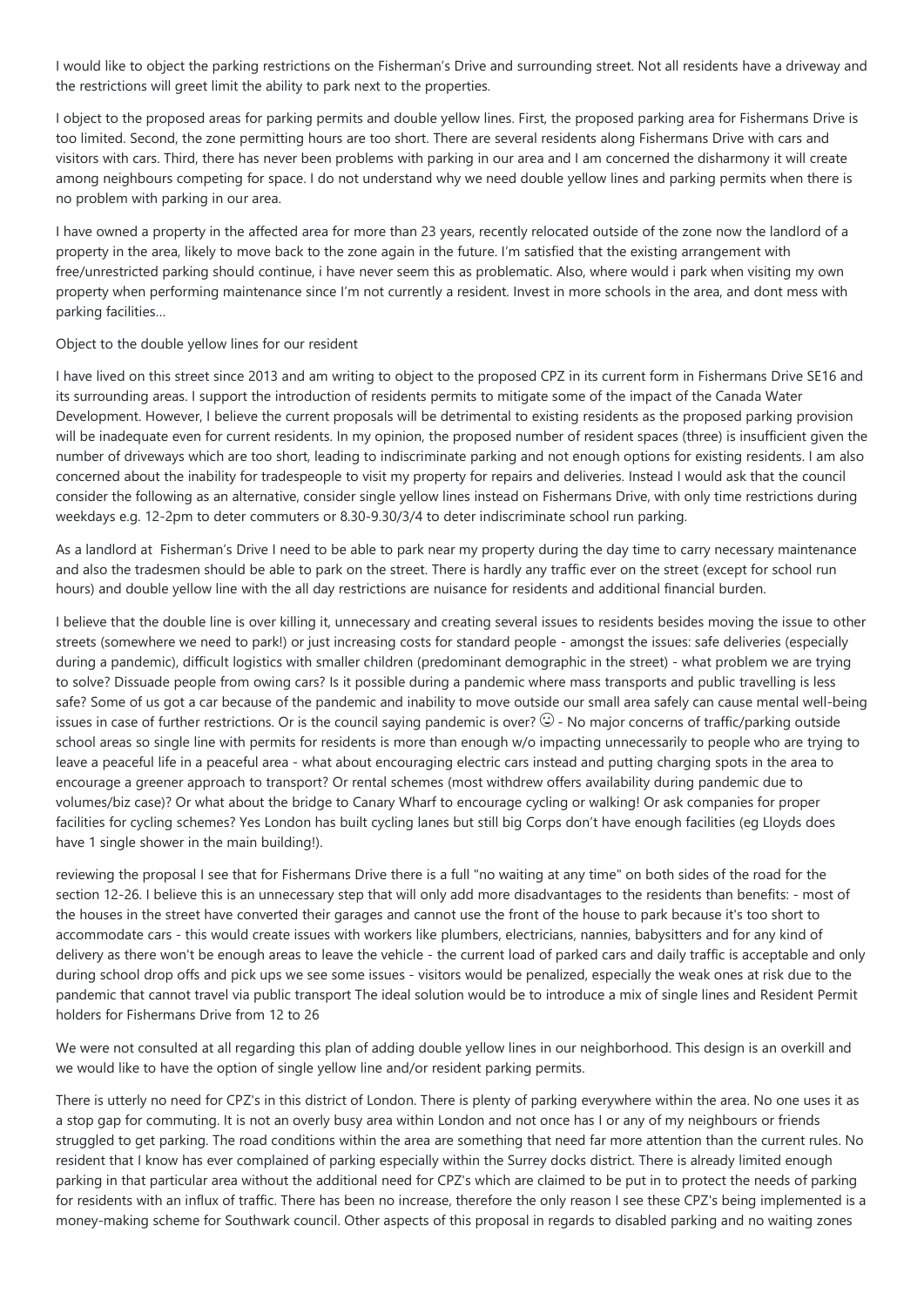I'm for. However making parking in this area more difficult needlessly will only prove to the residents here that their local city council is not interested in the people but the money they can exploit from them. I repeat one final time, there is NO need.

In principle i see advantages to having parking control zones which could reduce the number of commuters who park in the locality all day for free taking up space that residents and local businesses need. I live close to the river bus pontoon at Greenland pier and there are people who park all day and travel on into central London. I think that a shorter controlled period say 8.00 to 13.00 weekdays would work, as in other boroughs eg Tower Hamlets. We are a diverse community and the disadvantages of the scheme don't just relate to commuters. I have neighbours who are self employed or run small businesses and they need clients and colleagues to be able to visit them. They will have to park several streets away from the marina of the zone is implemented. and negatively impact local maritime and creative businesses and retail a d hospitality venues which in the past 2-3 have brought economic activity to the South Dock and Greenland Dock areas. There is very limited parking within South Dock Marina premises for residents. A few spaces are available withing the SDM boatyard for a fee. Because there is no vehicle access within the marina we rely on the parking spaces at the Calypso Way gate for deliveries, loading and unloading and taking items to our home. There will be an increased use on these bays as drivers try to avoid the new control zone. I would be more in favour of the scheme if 1. It is morning only control 2. Marina residents should have some dedicated parking bays in Rope Street . Most of the other apartments in Rope St have their own private parking so it should only be Marina residents who need to park there. 3. The permit fee should be affordable

Please don't put double or single yellow lines along Fishermans Drive. Double yellow lines would be very unhelpful and inconvenient for residents. Instead, please use a resident parking permit system with dedicated spaces outside each property for residents where the garage has already been converted to a living space. Many of the garages have been converted already so the dropped curbs outside those properties are not so much of an issue. Thank you for your consideration.

This is fantastic as, at the moment, there are various pinch points on Rotherhithe Street where buses (C10) struggle to pass through let alone pass each other. Also, there are blind corners where cars travel far too fast and it is very difficult to cross the road safely. Driving out the Abbotshade Road of Bellamys Court is also very difficult if vans have parked either side of the entrance and you cannot see around them. The attached plans will be a great improvement to safety especially as the Council has decided to authorise scooters which in my opinion is utter madness on Rotherhithe Street and someone will be seriously injured.

The only parking issue that I have observed locally is along the stretch of Salter Road from (approximately) opposite Fisher Close to the sports ground. Long lines of cars parked along the road frequently impede the 2-way flow of traffic, especially buses. If my reading of the proposals is correct, this stretch of road would become 'no waiting' with double yellow lines, and on this basis I would support the proposal.

### I think it will affect visitors and businesses negatively

Could you please clarify how the new control parking proposal in Rotherhithe and Surrey docks will affect leisure mooring license holders in South Dock Marina issued by Southwark council? The leisure mooring license holders are permitted to stay/live on board 27/7 - 365 days in a year as per South Dock Marina T&C. In order to pursue the leisure activities onboard of they crafts they would require parking access at all times. This is especially relevant for berth-holders parking on South Sea Street, Calypso Way and Rope Street. Could you please elaborate how this is addressed in the proposed changes.

This is a ridiculous plan for the council to earn money through fines and parking fees whilst inconveniencing the residents of the area, who already pay council tax and don't get enough value for it. The road has deterioated so much that the entrance to the garage is unusable by a car - and now they want to charge parking when we've never had a parking problem.

hi all, I don't understand zone II for Maple Leaf Square. it says it's Permit Parking Area? we have our private parking spaces. and we can't accept people parking in the blu area marked in the map. that would BLOCK us from being able to park in our private parking spaces. the triangle around the square HAS to be a DOUBLE YELLOW line.

The main problem these new measures cause is largely for anyone moving house or having work done whereby parking is needed for short periods of time and cannot be found anywhere locally. Any tradesman refuse jobs if parking isn't provided and it means it will become a lot more difficult. I support the reduction of on street parking on Rotherhithe Street and Salter Road as it does affect driving and cyclists significantly, especially on Rotherhithe Street, but please consider where short term spaces are going to be made available.

#### Completely object to this proposal as absolutely not necessary

I live in Windrose Close which will go under Parking permit holders zone under your plan. This is a private road and there are allocated parking bays as per our lease. Can my guests who want to park in the bays continue to do so? Also will we have to pay for permits to use our parking bays? I dont see the point on kinburn street, there isnt much congestion here after the entrance to kinburn was made single yellow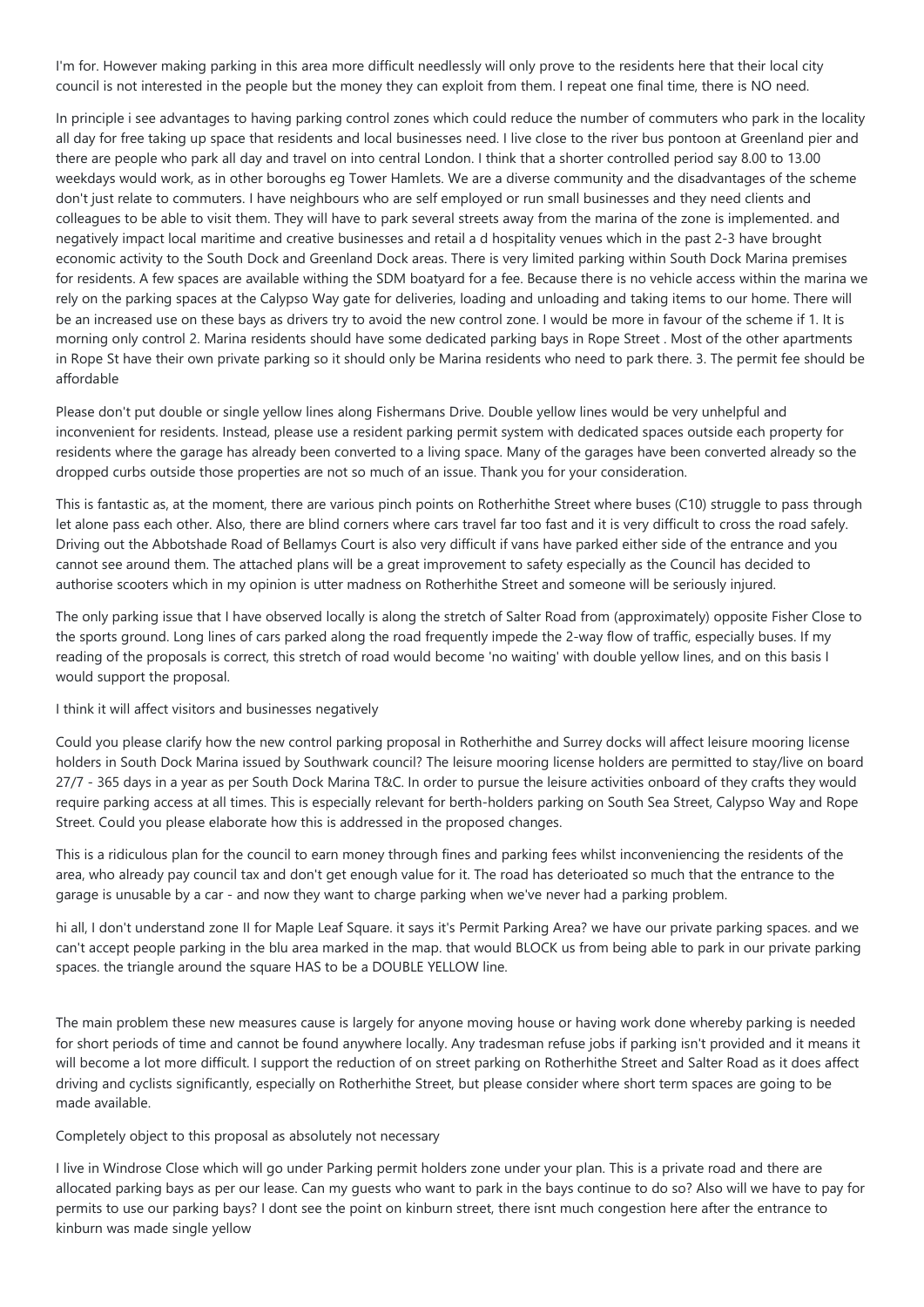I have lived in Rotherhithe / Surrey Quays for over 10 years but the high cost of renting has forced me out of the city so I now commute via Basildon. I have parked in Rotherhithe Street with no problems for a number of years. There is always plenty of room for parking. I understand there are lots of new developments but surely this should have been planned before and underground car parks should have been built to supply the new residential areas. Why should current residents and commuters have to suffer for this? I have already been forced out of London due to the high cost of renting and now it's possible I may be forced out due to lack of adequate parking. I am unable to catch a train due to the often unsociable hours I work. I hope that you can reconsider the amount of parking that you are offering in this situation

Apologies I was unable to respond to the minimally noticed initial consult but I see no reason to permit up our neighbourhood. We get little parking issues and we do not want to become a revenue centre for the council.

It is ridiculous and unnecessary. We leave in a calm area where nothing happens and no problems with parking

Maple Quays residents do not have access to any form of parking permit from the council. Residents, such as myself, need to use our motor vehicles daily for transport. I am a young woman and work far out in Kent during unsociable hours as a key worker, doing shift work meaning public transport is not an option for me to travel to work. I already have to park a 10 minute walk away from my home. When I am leaving for work before 5am and getting home from work sometimes after 1am it is extremely unsafe for me to be walking alone at night in an area which is experience heightened rates of crime at the moment. The safety and well-being of residents who need to drive (shift workers, elderly people, vulnerable people) is not being considered throughout all of these decisions around parking. I am terrified walking alone every single day to my house because I am unable to park remotely near my residence. To add more restrictions to parking without an option for residents of Maple Quays to have some form of parking permit etc is beyond ridiculous. London is not a safe place to live, and I think it is disgusting that people with different circumstances, those who do not have luxury of working from home, working a 9-5 job or have a perfect health record, are not being considered. I have not worked throughout the entire pandemic, supporting those most in need, to put myself at risk upon returning home after putting myself at risk the entire day at work. Please consider those of us who do not fall into the "normal" category!

Great to see steps taken to reduce car usage! Please can we also have more segregated cycling lanes, bike parking and Low Traffic Neighbourhood areas as well? For example the corner of Quebec Way and Canada Street, which is already a time restricted School Street, would be a good area for an LTN especially when the new Kings college campus opens leading to much more foot traffic with students, as well as the planned office developments of Printworks and Canada Water Dockside also happening nearby. The Kings college planning application shows there is due to be a shop or commercial space on this corner which would also increase the number of pedestrians and other non-motorised road users on this corner. Our garden backs onto this corner and we have observed quite a few near misses between cars and pedestrians at this junction - blocking vehicular traffic here would make it safer for everyone as the number of pedestrians in this location increases over time

Rotherhithe is a little oasis within London. Has a village feel and close community. We don't have to heavy flow of traffic like most of London and cars and traffic that enter the peninsula are only those that need to visit or are residents. It is not necessary to have these parking restrictions to deter outsider traffic or cars which is the purpose of the restrictions. Putting these restrictions in will only negatively effect the residents and families which is not the point of having parking restrictions.

Pure money making scheme Also if parking is an issue for the council then why approve the addition to Benyamin apartments, who from this map / key, you can clearly see will have no parking allocation.

I don't understand the areas designated C in Finland Street. On the north side of Finland Street which is an elongated roundabout, there is an existing footway but your proposal shows it is as parking. Is the proposal to move the existing kerb line north to create a reduced footway and take part of one of the roundabout lanes for parking? On the south side of Aland Court, there are 2 roundabout lanes, a central island parking bay and what I believe outside Aland Court is a footway with no kerbs and is used by motorists as an area to park in. This isn't acceptable now and neither is your proposal. Residents of Aland Court as pedestrians shouldn't have to walk in the road. Given the road width available outside Aland Court and the proposal for the northside, I cannot see why a proper footway cannot be constructed outside Aland Court. Another problem on Finland Street at Aland Court is motorists driving the wrong way along Finland Street. The signage shows the correct direction to take and the road markings indicate which lane you should be in when you use the roundabout. The flats opposite Aland Court have fewer accesses to garages and have now proper pedestrian facilities. At Aland Court, there are 8 garage accesses off Finland Street.

I still see no reason to implement this scheme whatsoever. I have never experienced any problem with parking in the area and it feels like you are simply trying to charge us for something we currently get for free, in addition to erecting lots of additional unwanted street clutter. Please abandon this ill thought out scheme.

I strongly support the implementation of a CPZ to discourage car use in alignment with the climate emergency declaration. It will also prevent the area from being a car parking lot, overtime free up kerbspace for local residents' enjoyment and bring in additional funding to fund improved active travel infrastructure. Whilst I agree with the overall proposal there are some minor issues relating to the South side of Finland Street, opposite the Aland Court buildings. The proposed plans show resident parking on the south side of the street. However, this should be amended to double yellow lines for the following reasons: 1. Cars are actually using a